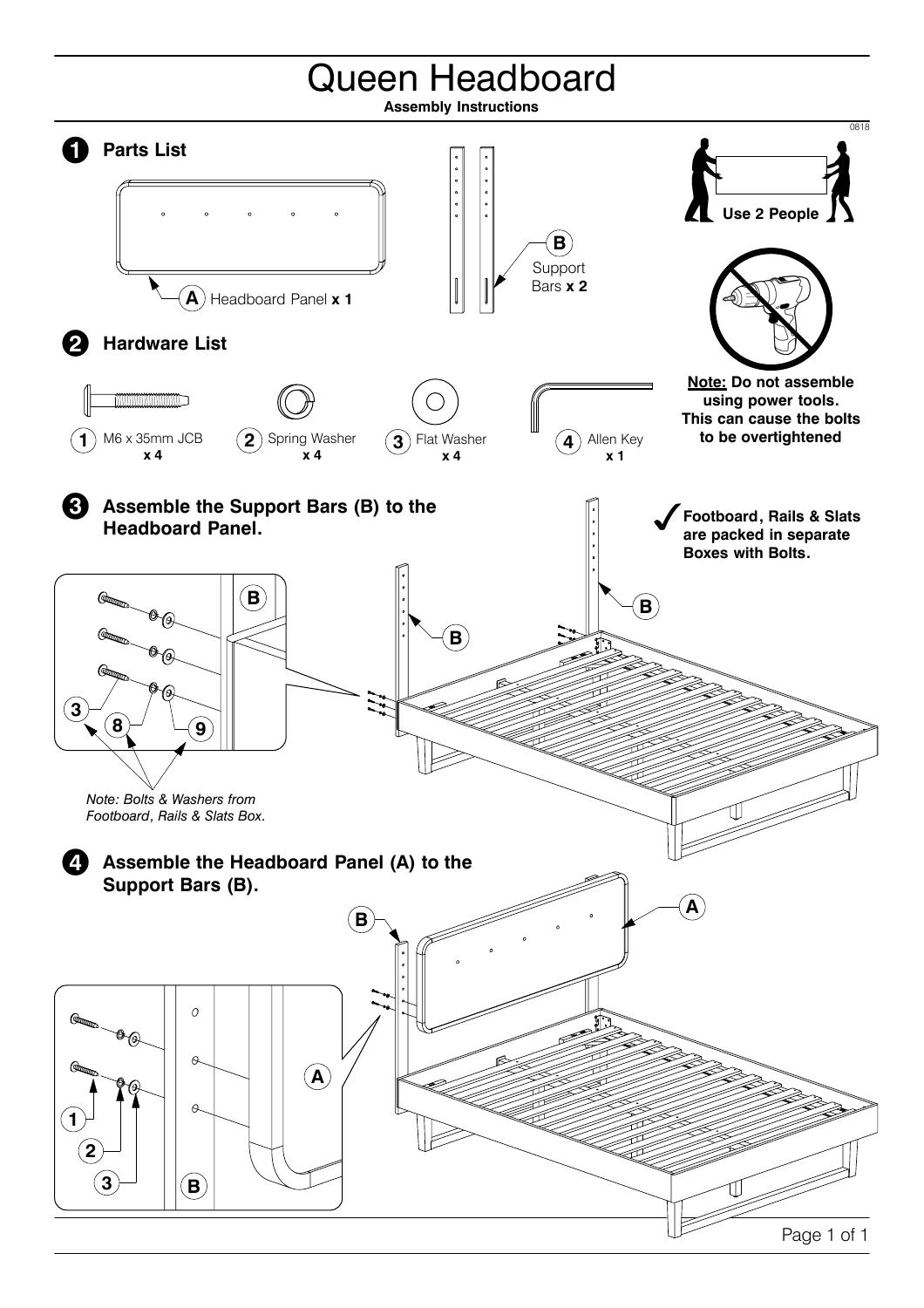## Queen Bed **Assembly Instructions** 0818 **1 Assembled View Use 2 People Note: Do not assemble using power tools. This can cause the bolts to be overtightened 2 Parts List** Extra Holes  $\ddot{\phantom{a}}$  $\overline{a}$ **E F**  $\mathbf{G}$ Headboard Panel **x 1 A** Support Leg Support Panel Post **x 3 x 4 x 4**  $\ddot{\phantom{0}}$ **B** Footboard Panel **x 1**  $\overline{\mathbf{C}}$  Side Rail **x 2 D** Long Support **x 1**  $H$  Set of Bed Slats **x 1 3 Hardware List MARKA AND THE REAL PROPERTY OF STATE OF STATE OF STATE OF STATE OF STATE OF STATE OF STATE OF STATE OF STATE O COMMON DISCUSSION CONTINUES CONTINUATION**  $\|$  mum **2** M6 x 50mm JCB  $(4)$  M6 x 20mm JCB **3** M6 x 40mm JCB **1** M6 x 90mm JCB **x 18 x 3 x 16 x 8**  $\mathbb{R}$  $\|$  =  $\|$  =  $\|$  =  $\|$  =  $\|$  =  $\|$  =  $\|$  =  $\|$  =  $\|$  =  $\|$  =  $\|$  =  $\|$  =  $\|$  =  $\|$  =  $\|$  =  $\|$  =  $\|$  =  $\|$  =  $\|$  =  $\|$  =  $\|$  =  $\|$  =  $\|$  =  $\|$  =  $\|$  =  $\|$  =  $\|$  =  $\|$  =  $\|$  =  $\|$  =  $\|$  =  $\|$ 10 **5** M6 x 15mm JCB **8** Spring Washer **6** M8 x 50mm JCB **7** Barrel Nut **9** Flat Washer **x 30 x 4 x 8 x 3 x 30**  $\left[\frac{1}{2},\frac{1}{2},\frac{1}{2},\frac{1}{2},\frac{1}{2},\frac{1}{2},\frac{1}{2},\frac{1}{2},\frac{1}{2},\frac{1}{2},\frac{1}{2},\frac{1}{2},\frac{1}{2},\frac{1}{2},\frac{1}{2},\frac{1}{2},\frac{1}{2},\frac{1}{2},\frac{1}{2},\frac{1}{2},\frac{1}{2},\frac{1}{2},\frac{1}{2},\frac{1}{2},\frac{1}{2},\frac{1}{2},\frac{1}{2},\frac{1}{2},\frac{1}{2},\frac{1}{2},\frac{1}{2},\$ **12**) M5 Allen Key **10** Wood Screw **11** M4 Allen Key **13** Center Rail **14** Adjustable (M4 x 32mm) **x 18 x 1 x 1** Bracket **x 2** Foot **x 3**

Page 1 of 5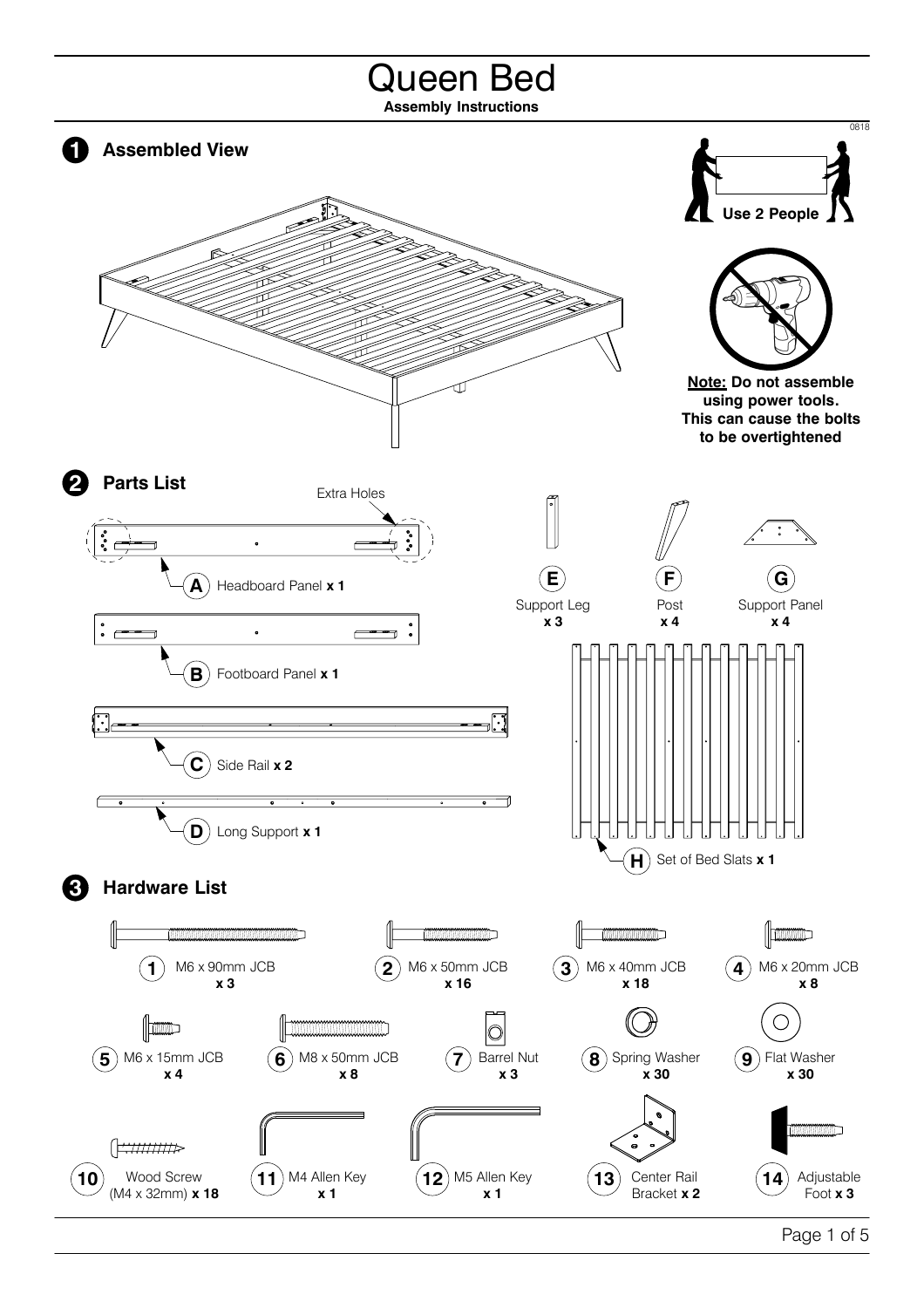



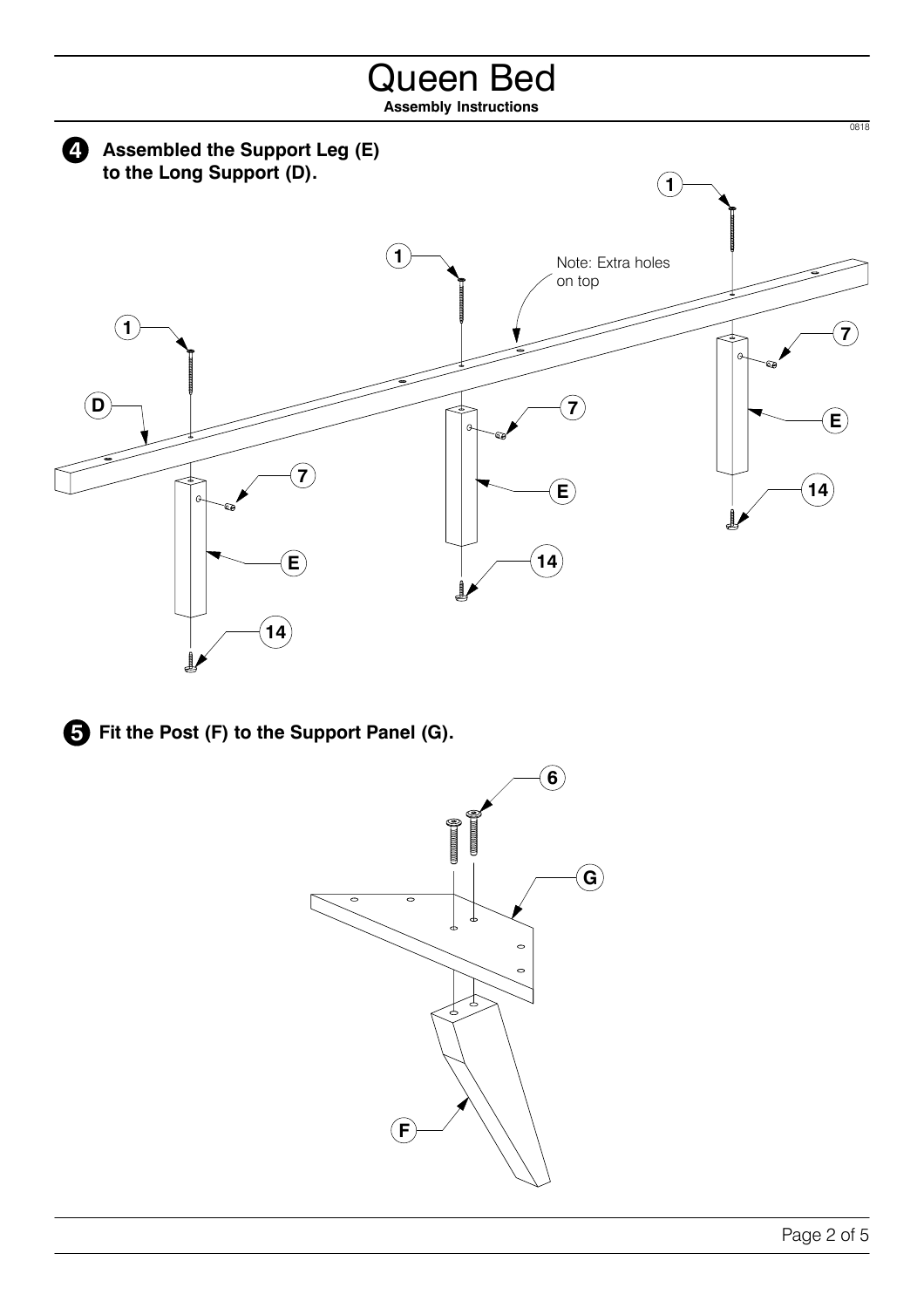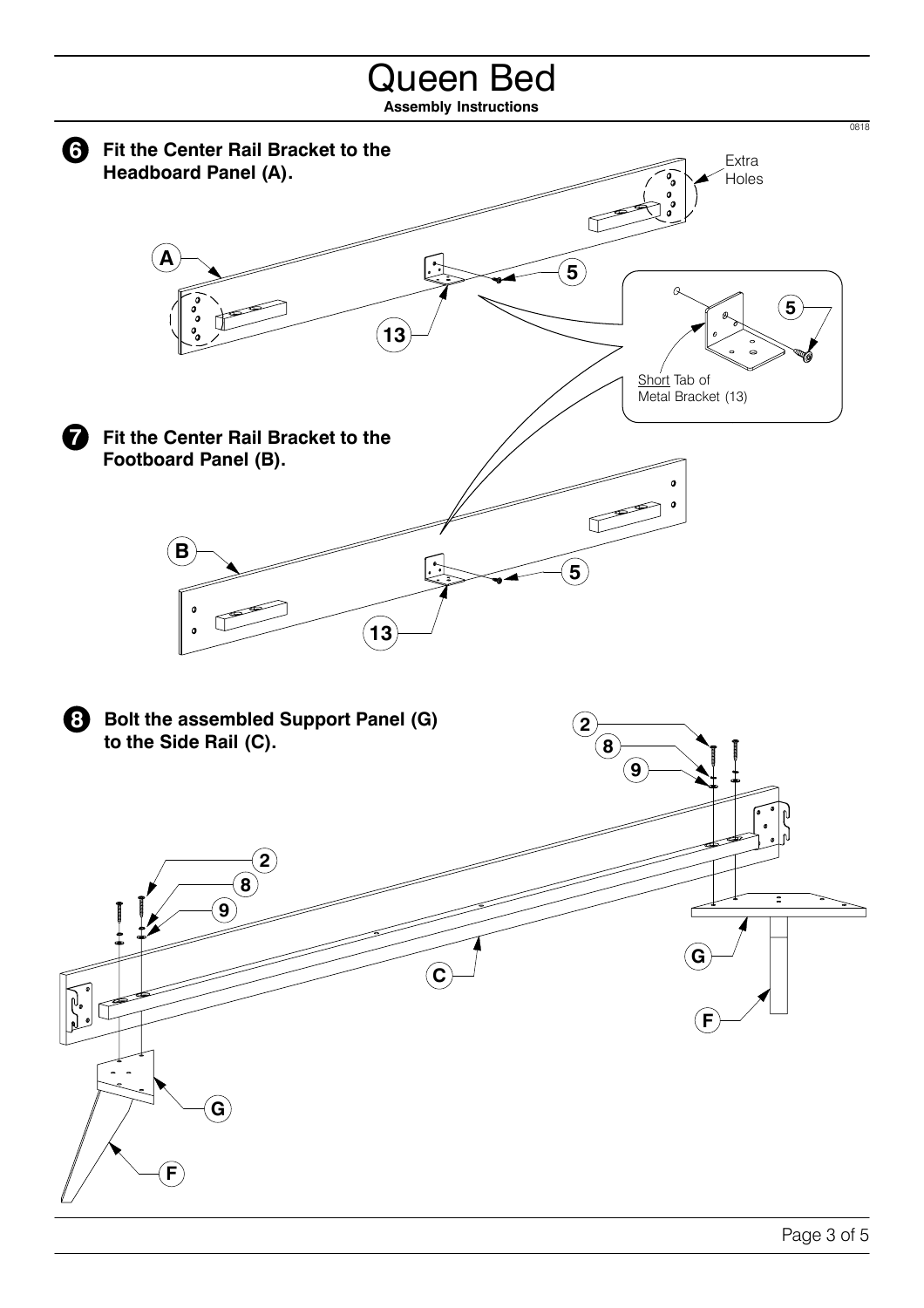